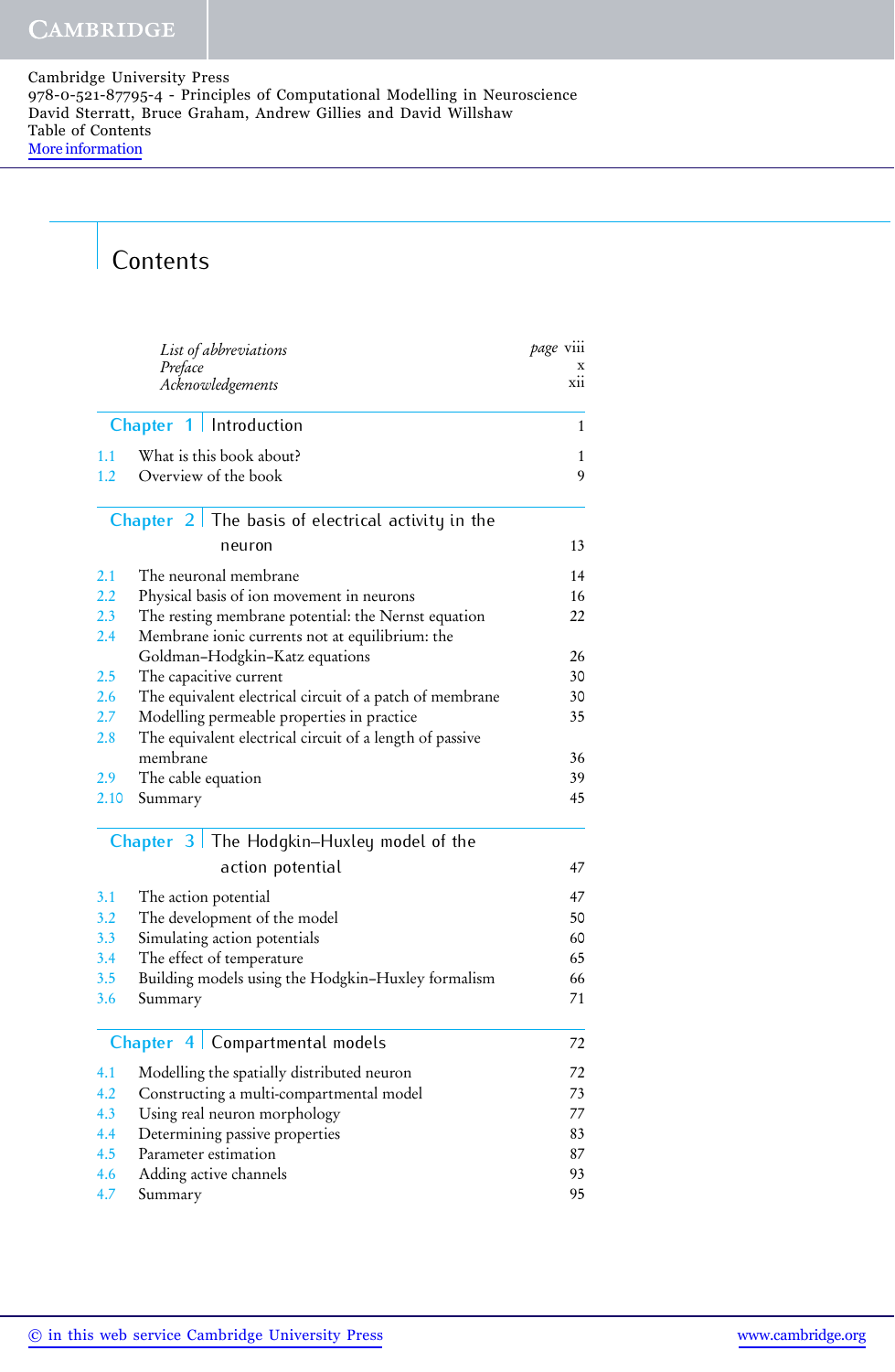Cambridge University Press 978-0-521-87795-4 - Principles of Computational Modelling in Neuroscience David Sterratt, Bruce Graham, Andrew Gillies and David Willshaw Table of Contents [More information](http://www.cambridge.org/9780521877954)

| <b>CONTENTS</b> |
|-----------------|

|      | Chapter 5   Models of active ion channels                 | 96  |
|------|-----------------------------------------------------------|-----|
| 5.1  | Ion channel structure and function                        | 97  |
| 5.2  | Ion channel nomenclature                                  | 99  |
| 5.3  | Experimental techniques                                   | 103 |
| 5.4  | Modelling ensembles of voltage-gated ion channels         | 105 |
| 5.5  | Markov models of ion channels                             | 110 |
| 5.6  | Modelling ligand-gated channels                           | 115 |
| 5.7  | Modelling single channel data                             | 118 |
| 5.8  | The transition state theory approach to rate coefficients | 124 |
| 5.9  | Ion channel modelling in theory and practice              | 131 |
| 5.10 | Summary                                                   | 132 |
|      | Chapter 6   Intracellular mechanisms                      | 133 |
|      | Ionic concentrations and electrical response              | 133 |
| 6.2  | Intracellular signalling pathways                         | 134 |
| 6.3  | Modelling intracellular calcium                           | 137 |
| 6.4  | Transmembrane fluxes                                      | 138 |
| 6.5  | Calcium stores                                            | 140 |
| 6.6  | Calcium diffusion                                         | 143 |
|      | Calcium buffering                                         | 151 |
|      | Complex intracellular signalling pathways                 | 159 |
|      | Stochastic models                                         | 163 |
| 6.10 | Spatial modelling                                         | 169 |
| 6.11 | Summary                                                   | 170 |
|      | Chapter $7 \mid$ The synapse                              | 172 |
| 7.1  | Synaptic input                                            | 172 |
|      | The postsynaptic response                                 | 173 |
|      | Presynaptic neurotransmitter release                      | 179 |
|      | Complete synaptic models                                  | 187 |
| 7.5  | Long-lasting synaptic plasticity                          | 189 |
|      | Detailed modelling of synaptic components                 | 191 |
| 7.7  | Gap junctions                                             | 192 |
| 7.8  | Summary                                                   | 194 |
|      | Chapter 8   Simplified models of neurons                  | 196 |
| 8.1  | Reduced compartmental models                              | 198 |
| 8.2  | Integrate-and-fire neurons                                | 204 |
| 8.3  | Making integrate-and-fire neurons more realistic          | 211 |
| 8.4  | Spike-response model neurons                              | 218 |
| 8.5  | Rate-based models                                         | 220 |
| 8.6  | Summary                                                   | 224 |